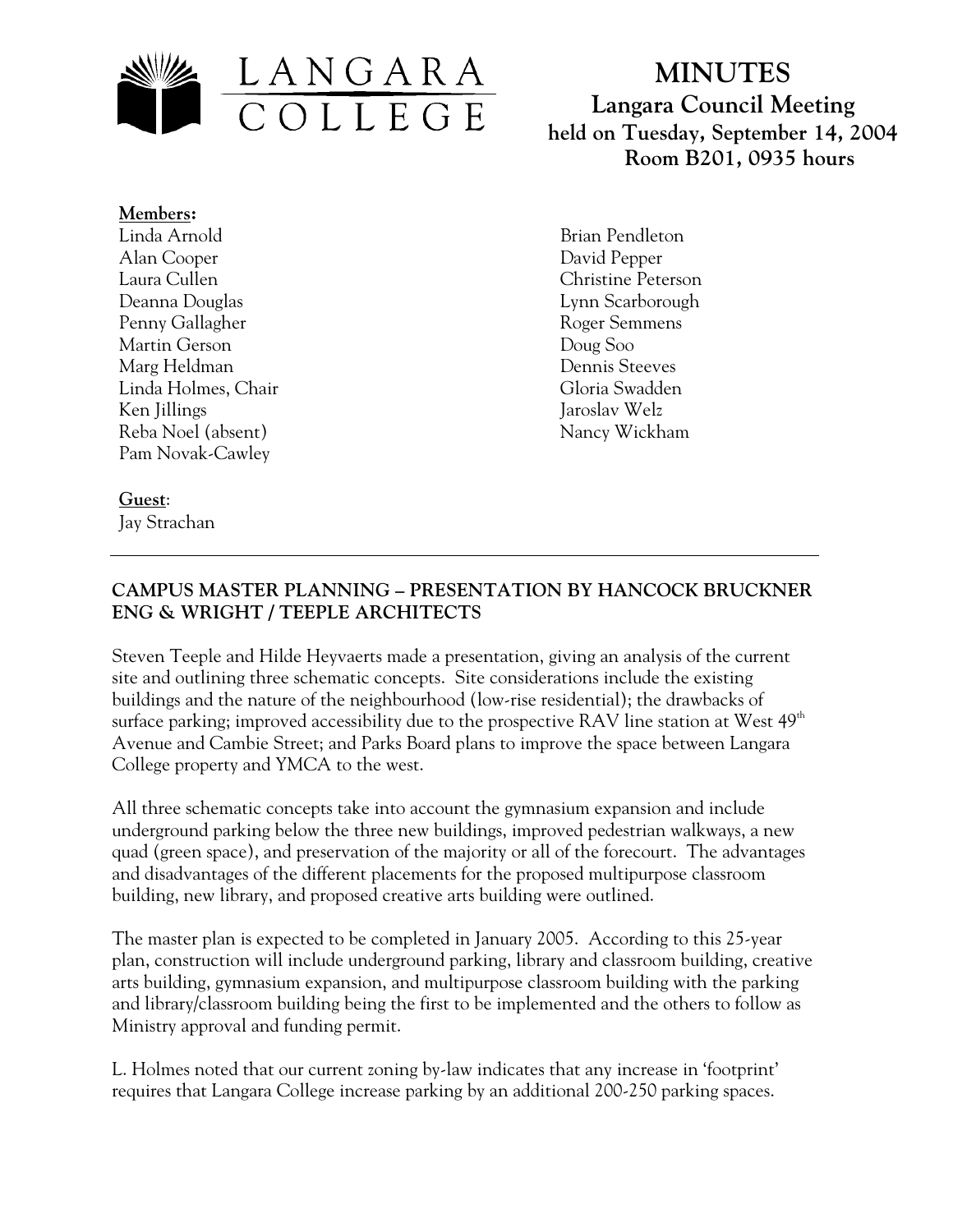An Open House/Public Consultation regarding Campus Master Planning will take place today, Tuesday, September 14, 2004, in the Main Foyer from 1500-2000 hours and another one will be held on Saturday, September 18, 2004 from 1000-1500 hours.

The next steps are an Urban Design Panel Workshop with the City on September 29, 2004 and in November 2004, with the presentation to Council in January 2005 for approval.

# **1. REVIEW OF AGENDA**

L. Holmes introduced the two new Council members, LSU Representatives Lynn Scarborough and Jaroslav Welz. All other meeting attendees introduced themselves briefly.

There were no additions to the agenda. The agenda was approved as circulated.

# **2. REVIEW OF MINUTES AND BUSINESS ARISING**

# **a. Draft Minutes of the Meeting held Tuesday, May 4, 2004**

#### New Student Orientation

C. Peterson gave a verbal report regarding the New Student Orientation barbeque which took place on September 2, 2004. Approximately 600 students attended the event, which included workshops, entertainment, and a speech from the Dean. Evaluation forms were completed by attendees, and the feedback was very positive. A report is being prepared and will be circulated.

# **Luminis Portal Project**

D. Douglas explained that there is one more software issue to be worked out before this project can go forward. At this point, Luminis and Banner are not totally compatible. L. Holmes indicated that this project is about four months behind schedule.

It was moved by R. Semmens; seconded by L. Arnold  **THAT the minutes of the Langara Council meeting held on May 4, 2004, be approved.** 

 **Carried** 

# **3. CURRICULUM ITEMS**

# **a. Education Council Meeting held on April 13, 2004**

P. Novak-Cawley noted that items with financial implications have been dealt with.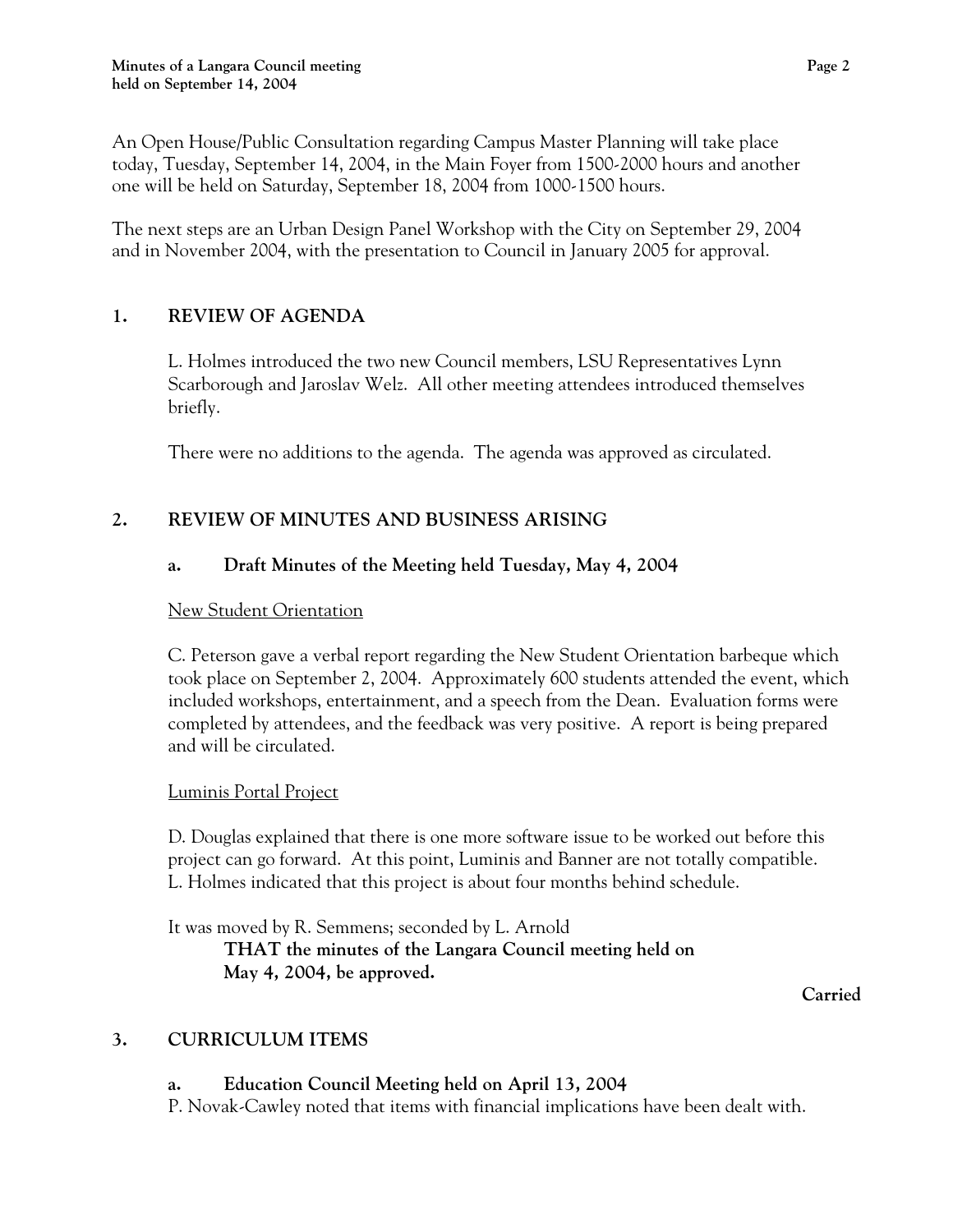Human Performance & Recreation courses have been renamed from HMPF to HKIN to align them with Human Kinetics courses offered at the University of British Columbia (UBC).

# **b. Education Council Meeting held on May 11, 2004**

The Nursing department changed the name of the Collaborative Nursing Program to the Nursing Program.

P. Novak-Cawley announced that a group has been formed to look into streamlining the process for curriculum change approval from Education Council.

# **4. ACTION ITEMS**

There were no action items.

# **5. INFORMATION ITEMS**

# **a. Registration Update - 200430**

P. Gallagher distributed statistics from the Registrar's Office which she had prepared, comparing admissions and registration between Fall Semester 2003 and Fall Semester 2004 (copy attached). In summary, there are fewer new applicants, fewer new registrants, and fewer new students in Fall Semester 2004 as compared to Fall Semester 2003.

D. Douglas indicated that overall, decreasing enrollments have been reported from other colleges.

D. Steeves noted that although Creative Arts had increased their enrolment fees, there was still a high number of walk-aways. Some of these were attributed to the high course fees.

L. Holmes noted that enrolment management issues were being looked at by M. Gerson and L. Arnold.

N. Wickham noted that two campaigns took place during the previous academic year to promote and advertise programs.

B. Pendleton noted that last year, additional sections were added to courses at the last minute due to demand. M. Gerson noted that this year, there was less demand so additional sections were not added and some sections in the base budget were cancelled due to low enrolment.

# **b. Langara College Open House – November 5 and 6, 2004**

An announcement has been included in "By the Way …" to inform employees of the